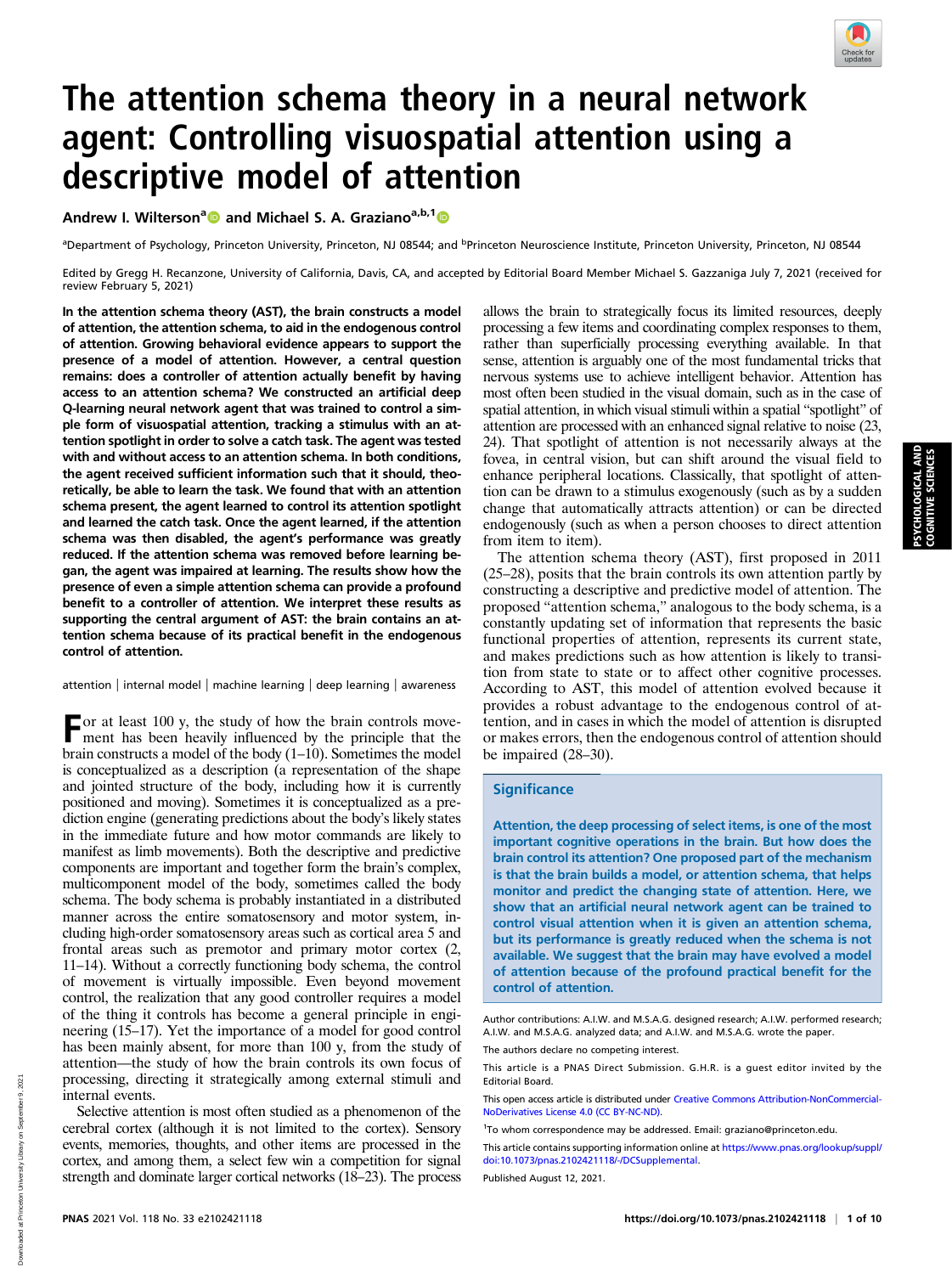An especially direct way to test the central proposal of AST would be to build an artificial agent, provide it with a form of attention, attempt to train it to control its attention endogenously, and then test how much that control of attention does or does not benefit from the addition of a model of attention. Such a study would put to direct test the hypothesis that a controller of attention benefits from an attention schema. At least one previous study of an artificial agent suggested a benefit of an attention schema for the control of attention (31).

Here, we report on an artificial agent that learns to interact with a visual environment to solve a simple task (catching a falling ball with a paddle). The agent was inspired by Mnih et al. (32), who demonstrated that deep-learning neural networks could achieve human or even superhuman performance in classic video games. We chose a deep-learning approach because our goal was not to engineer every detail of a system that we knew would work but to allow a naïve network to learn from experience and to determine whether providing it with an attention schema might make its learning and performance better or worse. The agent that we constructed uses deep Q-learning (32–34) on a simple neural network with three connected layers of 200 neurons each. It is equipped with a spotlight of visual attention, analogous to (though much simpler than) human visual spatial attention. Many artificial attention agents have been constructed in the past, including some that use deep-learning networks (31, 35–41). Here, we constructed an agent that we hoped would be as simple as possible while capturing certain basic properties of human visual spatial attention. These properties include a moving spotlight within which the visual signal is enhanced relative to background noise, the initial exogenous attraction of the spotlight of attention to the onset of a visual stimulus, and the endogenous control of the spotlight to maintain it on the stimulus. The agent was introduced to its task with no a priori information (the neural network was initialized with random weights) and was given only pixels and reward signals as input. Using this artificial agent, we tested the hypothesis, central to AST, that the endogenous control of attention is greatly enhanced when the agent has access to a model of attention.

AST also proposes a specific relationship between the attention schema and subjective awareness, at least in the human brain. In the final section of this article, we discuss the possible relationship between the artificial agent reported here and subjective awareness.

### Methods

Deep Q-learning is a method of applying reinforcement learning to artificial neural networks that have hidden layers. It was developed by researchers at Google DeepMind (32) who found that such networks could effectively learn to play video games at human and even superhuman performance levels. It is now widely used, and a toolbox, the TF-Agents library for Python, is available (33, 34). Because of its standardization and public availability, we do not provide a detailed description of the neural network methods here. Instead, we provide only the choices specific to our agent that, in combination with the resources cited here, will allow an expert to replicate our study. In the following sections, we first describe the artificial environment (inputs and action space) within which the agent operates. Then, we describe the game that the agent plays within that environment. Then, we describe the specific parameter choices that define the internal details of the agent itself. Finally, we describe the steps by which the agent learns.

The Agent's Environment and Action Space. Fig. 1 shows the environment of the agent, including two main components: a visual field and an attention schema. The top panel shows the visual field: a  $10 \times 10$  array of pixels where black indicates a pixel that is "on" and gray indicates a pixel that is "off." When a "ball" is presented in the visual field, its location is indicated by a black pixel. If the agent had perfect, noise-free vision, the ball would display as an isolated black pixel. Over a series of timesteps, a sequence of pixels would turn on across the display, tracking the motion of the ball. However, we gave the agent noisy vision. Where the ball is present, the pixel is black, and where the ball is not present, each pixel, on each timestep, has 50% probability of being black or gray, thus rendering the array a poor source of visual information. In

one region of the array, in a  $3 \times 3$  square of pixels that we termed the "attention spotlight" (indicated by the red outline in Fig. 1), all noise was removed and the agent was given perfect vision. Within that attention spotlight, if no ball is present, all nine pixels are gray, and if the ball is present, the corresponding pixel is black while the remaining eight pixels are gray. In effect, outside the attention spotlight, vision is so contaminated by noise that only marginal, statistical information about ball position is available, whereas inside the attention spotlight, the signal-to-noise ratio is perfect and information about ball position can be conveyed. In this manner, the attention spotlight mimics, in simple form, human spatial attention, a movable spotlight of enhanced signal-to-noise within the larger visual field.

In Fig. 1, within the upper 10  $\times$  10 visual array, the bottom row of pixels contains no visual noise. Instead, it doubles as a representation of the horizontal space in which the paddle (represented by three adjacent black pixels) can move to the left or right. The paddle representation is, in some ways, a simple analogy to the descriptive component of the body schema. It provides an updating representation of the state of the agent's movable limb.

The bottom field in Fig. 1 shows a 10  $\times$  10 array of pixels that represents the state of attention. The  $3 \times 3$  square of black pixels on the otherwise gray array represents the current location of the attention spotlight in the visual field. This array serves as the agent's simple attention schema. Note that the attention schema does not represent the object that is being attended (the ball). It does not convey the message "attention is on the ball" and provides no information about the ball. Instead, it represents the state of attention itself. As the attention spotlight moves around the upper visual array, the representation of attention moves correspondingly around the lower attention schema array. Note also that it is only a descriptive model of attention. It represents the current spatial location of attention (and, with the memory buffer described in The Agent, recent past states of attention as well) but does not represent predictive relationships between the state of attention on adjacent time steps or predictive relationships between attention and other aspects of the game. It contains no information indicative of the improved signal-to-noise that attention confers on vision—i.e., a prediction about how attention affects task performance. Any predictive component of an attention schema must be learned by the agent and would be represented implicitly in the agent's neural network.

During each game that the agent plays, 10 timesteps occur. On each timestep, the agent selects actions (movements of the attention spotlight and of the paddle) that are implemented on the next timestep. The agent can move its attention spotlight in any of eight possible ways: one step to the left, right, up, or down or one step in each diagonal (e.g., up-and-right motion entails moving one step up and one step right). If the edge of the spotlight touches the edge of the visual array, further movement in that direction is not allowed. For example, when the spotlight touches the top edge of the array, if the agent then selects an upward movement, the spotlight does not move, and if the agent selects an up-and-to-the-right movement, the spotlight moves only to the right.

The agent can also move its paddle in either of two directions: one step to the left or one step to the right. If the paddle touches the edge of the available space, no further movement in that direction is possible. For example, if the paddle touches the left edge of the array, and the agent then choses a leftward movement, the paddle will remain at the same location for the subsequent timestep.

The Game and the Reward. In this section we describe the game, and in the following sections we describe our choices for constructing the agent itself such that it can learn to play the game.

The agent is trained on a game of catch, illustrated in Fig. 2. At the beginning of each game, a ball appears at the top of the  $10 \times 10$  visual array. moves downward one row of pixels on each timestep, and reaches the bottom row of the visual array in 10 timesteps. The trajectory is not fully predictable. For each game, the ball's start position (at one of 10 possible locations in the top row) and end position (at one of 10 possible locations in the bottom row) are chosen randomly. Thus, the start position is not predictive of the end position. To pass from start to end, the ball moves on a diagonal trajectory until it is directly vertically above its end point. In the remaining timesteps, the ball moves vertically downward to reach its final position. The effect of the bent trajectory is to introduce unpredictability. When the ball is first presented in timestep 1, though its initial position is now revealed, its direction is unpredictable. When the ball begins to move, though its direction is now revealed, the timestep at which the trajectory changes from diagonal to vertical, and thus the ball's final position, is unpredictable. This unpredictability prevents the agent from learning to solve the game in a trivial manner by relying on information gleaned in the first few timesteps.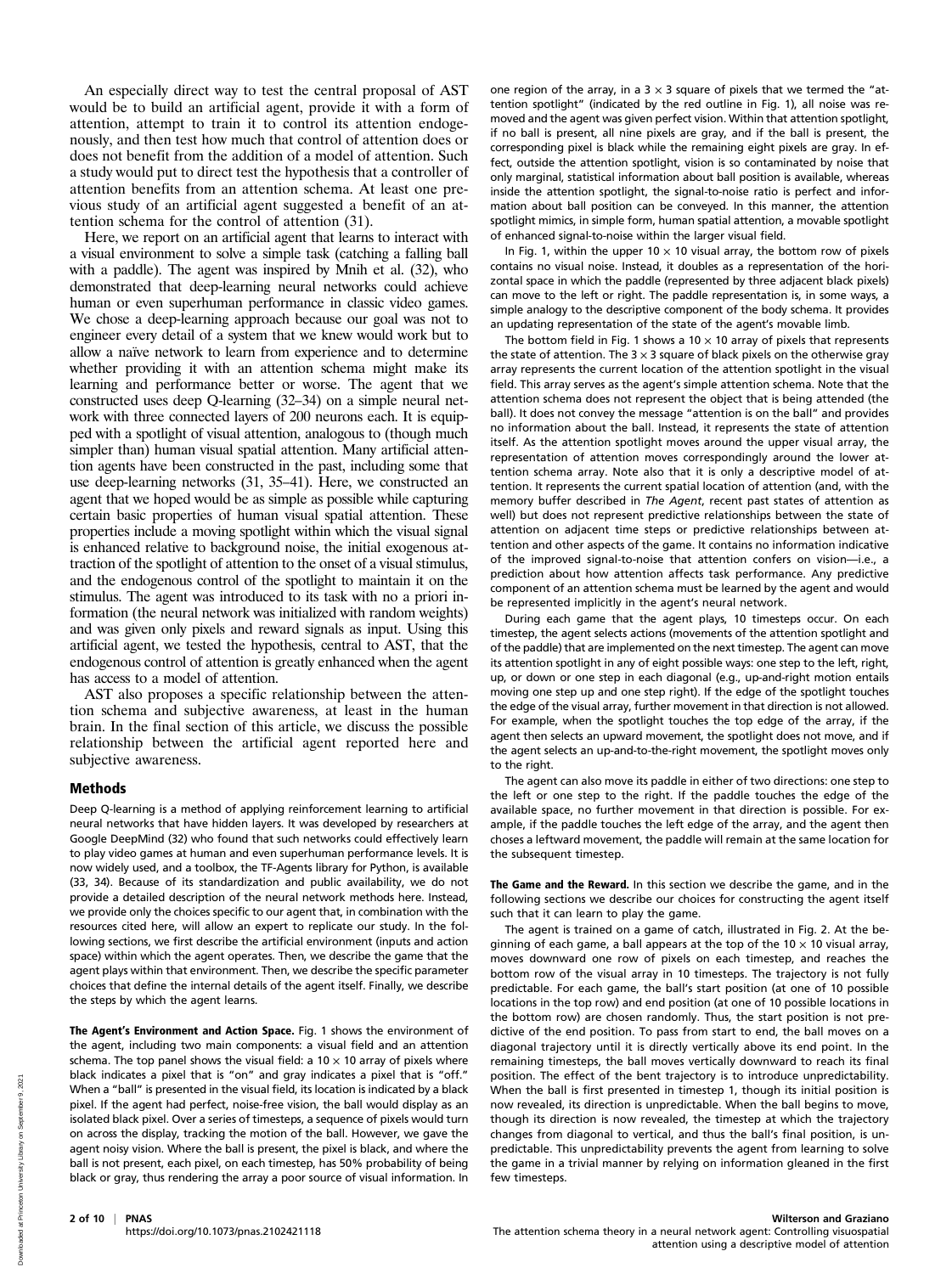

PSYCHOLOGICAL AND<br>COGNITIVE SCIENCES PSYCHOLOGICAL AND

COGNITIVE SCIENCES

Fig. 1. Diagram of the agent's environment. (Top array) A 10 x 10 pixel visual field. Black pixels are "on," gray pixels are "off." The visual field contains noise (each pixel with 50% chance of turning black or gray on each timestep). The 3 × 3 pixel attention spotlight (orange outline) is shown here centered at visual field coordinates  $X = 4$ ,  $Y = 3$ . Within the attention spotlight, all visual noise is removed. In this example, the ball is located within the spotlight, at visual coordinates  $X = 4$ ,  $Y = 2$ . The lowest row of the visual array contains no visual noise and represents the space in which the paddle (three adjacent black pixels) moves. (Bottom array) A 10  $\times$  10 pixel attention schema. The 3  $\times$  3 area of black pixels represents the current state of the agent's attention spotlight.

To succeed at the game, the agent must learn to move its attention spotlight to track the ball's trajectory since reliable visual information is not present outside the spotlight. At the start of each game, the spotlight is initialized to a location at the top of the visual array, overlapping the ball. If the ball is initialized in an upper corner (left or right), the attention spotlight is initialized in the same upper corner (left or right). If the ball is initialized in a middle pixel of the upper array, the attention spotlight is initialized at the upper edge such that it is vertically centered on the ball. Thus, on the first timestep, when the ball appears, the agent's attention is automatically placed on the ball.

In analogy to the human case, one could say that the attention spotlight is exogenously attracted to the ball, similar to when the sudden appearance of a stimulus captures a person's spatial attention in an automatic, bottom-up manner. After the first timestep, the agent must learn to engage the equivalent of endogenous attention; it must learn to control its attention internally, keeping it aligned with the ball. Thus, the game involves an initial exogenous movement of attention to a stimulus and a subsequent endogenous control of attention with respect to that stimulus. The agent is rewarded by gaining 0.5 points on each timestep that the attention spotlight includes the ball and is punished by losing 0.5 points on each timestep that the attention spotlight does not include the ball. The positive and negative rewards that the agent can earn are balanced for better learning (32).

At the start of each game, the paddle is initialized to a position near the center of the paddle array, with three blank spaces to the left and four blank spaces to the right. By timestep 10, when the ball reaches its final position, if the paddle is aligned with the ball (if the ball location overlaps any of the three pixels that define the paddle), then the agent is rewarded by gaining 2 points for "catching" the ball. If the paddle is not aligned with the ball, then the agent is punished by losing 2 points. The largest number of points possible for the agent to earn in one game is therefore 7, including 5 for perfect attentional tracking of the ball over 10 timesteps and 2 for catching the ball with the paddle.

What the Agent Must Learn. As noted previously, the agent receives rewards for accomplishing two goals. The first goal is to track the ball with the attention spotlight. The second is to catch the ball with the paddle. If the agent fails at the first goal, the second goal becomes more difficult because, outside the attention spotlight, visual information about the ball is masked by noise.

To accomplish these goals, the agent presumably must learn basic properties of the environment. First, although Fig. 1 displays the pixels in a spatial arrangement, with a top and bottom, right and left, adjacency relationships between pixels, and neat division between two different functional fields, the agent begins with no such information. Pixels in its input array simply turn on and off. It has no a priori information that pixels can have meaningful correlational relationships, that the visual array has a spatial organization, or that the visual array is distinct from the attention schema array. It must learn every aspect of the environment needed to solve the task.

Second, the agent must learn, in essence, that it has a body part, a paddle, under its control. It must learn to move the paddle to the left or right in a manner correlated with the trajectory of the ball to earn rewards.

Third, to perform the task, the agent must learn to move its attention spotlight to track the ball along a partially unpredictable trajectory.

The Agent. We used a deep Q-learning agent implemented through the TF-Agents library for Python (33), which allows for computationally efficient training of reinforcement learning models using TensorFlow (34). The agent was built on top of a standard Q-Network as provided in the TF-Agents library. The agent was defined as a deep Q-learning network using the Adam optimizer with a learning rate of 0.001. We employed an "epsilon-greedy" policy ( $\varepsilon = 0.2$ ), to ensure exploration of the action space. We chose a network composed of three fully connected layers of 200 neurons each.

Because of the nonpredictable behavior of the ball, the agent's task was non-Markov, meaning task performance depended on information about the trajectory of the ball, which could only be inferred by observing a sequence of timesteps (not all the information needed to make an appropriate response was included in each timestep). Therefore, we equipped the model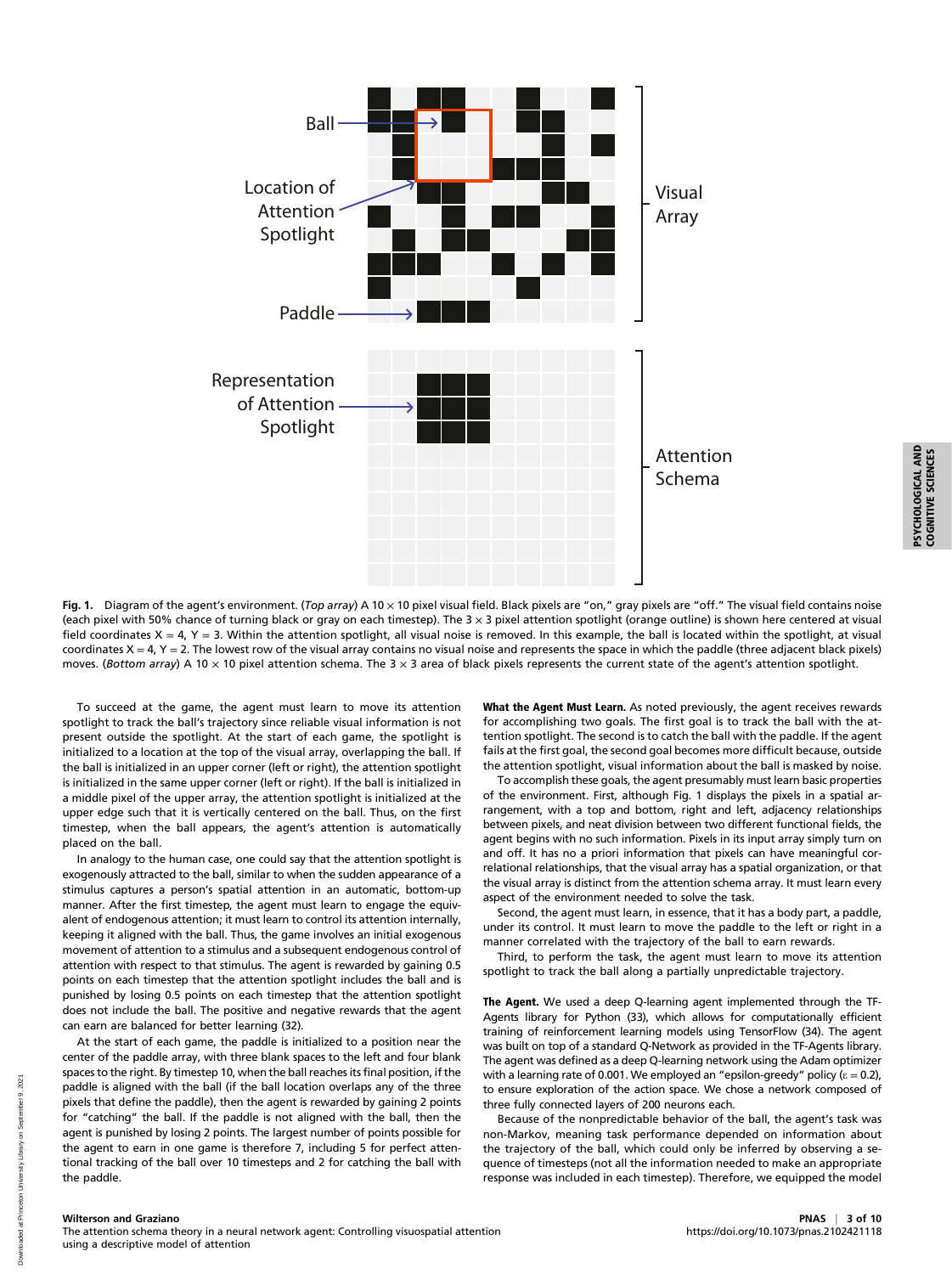

Fig. 2. Trajectory of the ball across the visual field in a typical game. The start position (at one of 10 possible locations in the top row) and end position (at one of 10 possible locations in the bottom row) are chosen randomly. The start position is therefore not predictive of the end position. From the start position, on each timestep, the ball moves to an adjacent pixel on a diagonal trajectory until directly vertically above its end point. In the remaining timesteps, the ball moves vertically downward to reach its final position.

with a short-term memory. At the beginning of each game, the agent had an empty 200  $\times$  10 pixel short-term memory buffer (corresponding to the 20  $\times$  10 input array shown in Fig. 1 over 10 timesteps). On each timestep, the state of the environment was placed into the short-term memory buffer (with each observation containing 20  $\times$  10 pixels of information). Subsequent timesteps in the same game were appended to previously observed timesteps, such that, by the end of the game, the short-term memory buffer contained every observation made during the game. Since the short-term buffer contained information not just from the current timestep, but from previous timesteps, the trajectory of the ball could be inferred and the task was rendered solvable. Note that the agent operated within an environment of two 10  $\times$  10 input arrays (the visual array and the attention schema array, as shown in Fig. 1); but because the agent was given a 10-timestep memory, it made decisions on the basis of information from ten times as many inputs.

The Training Procedure. The agent was trained over the course of 1,500 iterations. In each iteration, the agent played 100 simulated games of catch, storing the results in a replay buffer. After completing its 100 plays, the agent was trained on the contents of the replay buffer in batches of 100 pairs of temporally adjacent timesteps, following standard training procedure for deep Q-learning (32–34).

After the 100 training games, the performance of the network was measured on 200 test games, to collect data on the progress of learning. The results of the test games were not stored in the replay buffer and therefore did not contribute to training. Thus, the test games sampled the model's ability to perform without contaminating the ongoing learning process. After the 200 test games, the ability to learn was reinstated for another iteration of 100 training games. This sequence (100 training games followed by 200 test games) was repeated until all 1,500 iterations of training were complete. Thus, in total, the agent was trained on 150,000 games and tested on 300,000 games.

After training, the agent was reinitialized and run through the training procedure five times, to generate data from five different artificial subjects. Since the initial synaptic weights were random, each subject was initialized differently, and therefore testing five subjects provided a way to check the reliability of the learning results. Some researchers use only one artificial subject, because of high reliability in the results (32), but testing several subjects is a useful, common way to assess the variance in the result (39), including testing five artificial subjects (41). Unlike human subjects, for which large numbers are required due to large statistical variation, artificial

agents can have more reliability. As described in subsequent sections, the small SE among the five artificial subjects shows that the present results have good reliability.

## Results

Experiment 1: Baseline Performance. The purpose of experiment 1 was to determine whether the agent was capable of learning the task, and, if so, whether the agent was leveraging its spotlight of visual attention in order to do so. We therefore trained the agent with a functioning attention window, and then tested it both with and without a functioning attention window. As noted in the previous section, the agent was trained on 1,500 iterations. After each training iteration, the agent played 200 test games. The test games were divided into four categories of 50 games, each category testing a different aspect of the agent's performance. In the following, we describe each of the four tests. See Table 1 for a summary of training and testing conditions.

First, we tested the agent on its ability to track the ball with its attention spotlight. In this category of test games, the agent received points only for attention tracking, not for ball catching. Note, again, that these test games did not contribute to the agent's learning; the agent was never trained on this reduced reward contingency; learning only occurred during training games for which the full reward structure was implemented. Instead, the points earned by the agent in this category of test game served solely as a measure of how well the agent performed at tracking the ball with its attention. The agent received 0.5 points for successfully keeping the ball within the spotlight on each timestep, and lost 0.5 points for failing to do so. It could earn a maximum of 5 points across all 10 timesteps on a perfectly played game. Negative scores indicate that the agent lost more points than it gained during a game.

The blue line in Fig. 3A shows the learning curve for this first test condition (Attention Score, Normal Agent). At the start of the 1,500 training iterations, the agent scored below zero, indicating that it lost more points than it gained (it made more errors than it made correct choices). Note that chance performance is, by definition, the performance of the agent when its network weights are randomized and its actions are random, at the start of learning. During training, the agent increased the points it was able to earn for attention tracking, passing zero (making more correct choices than errors), and approaching a performance of ∼3.5 points. The curve shows the mean and SE among the five artificial subjects (see [SI Appendix](https://www.pnas.org/lookup/suppl/doi:10.1073/pnas.2102421118/-/DCSupplemental) for curve fits and quantification of learning rates). Note that the performance at the end (by 1,500 iterations) was far above the chance performance levels at the start of learning, and that the difference is well outside the extremely small SE.

In a study with highly variable human behavioral data, one would typically perform statistical tests to determine if the observed differences between means can be assigned a P value below the benchmark of 0.05. With the highly reliable performance of artificial agents, such statistical tests are often not relevant (32). Here, the difference between initial, chance level of performance and final, trained level is so far outside the measured SE that the corresponding P is vanishingly small ( $P < 1 \times 10^{-10}$ ). Because the effects described here are so much larger than the measured SE, we will not present the statistical tests typical of human behavioral experiments but will instead adhere to the convention of showing the SE.

The orange line in Fig. 3A shows the results for the second category of test games (Attention Score, Attention-Disabled). For these test games, the agent's attention spotlight was altered. We adjusted the rules such that visual noise was applied both inside and outside the attention spotlight. All other aspects of the agent remained the same. The agent still had an attention spotlight that could move about the visual field, and a functioning attention schema array that signaled the location of the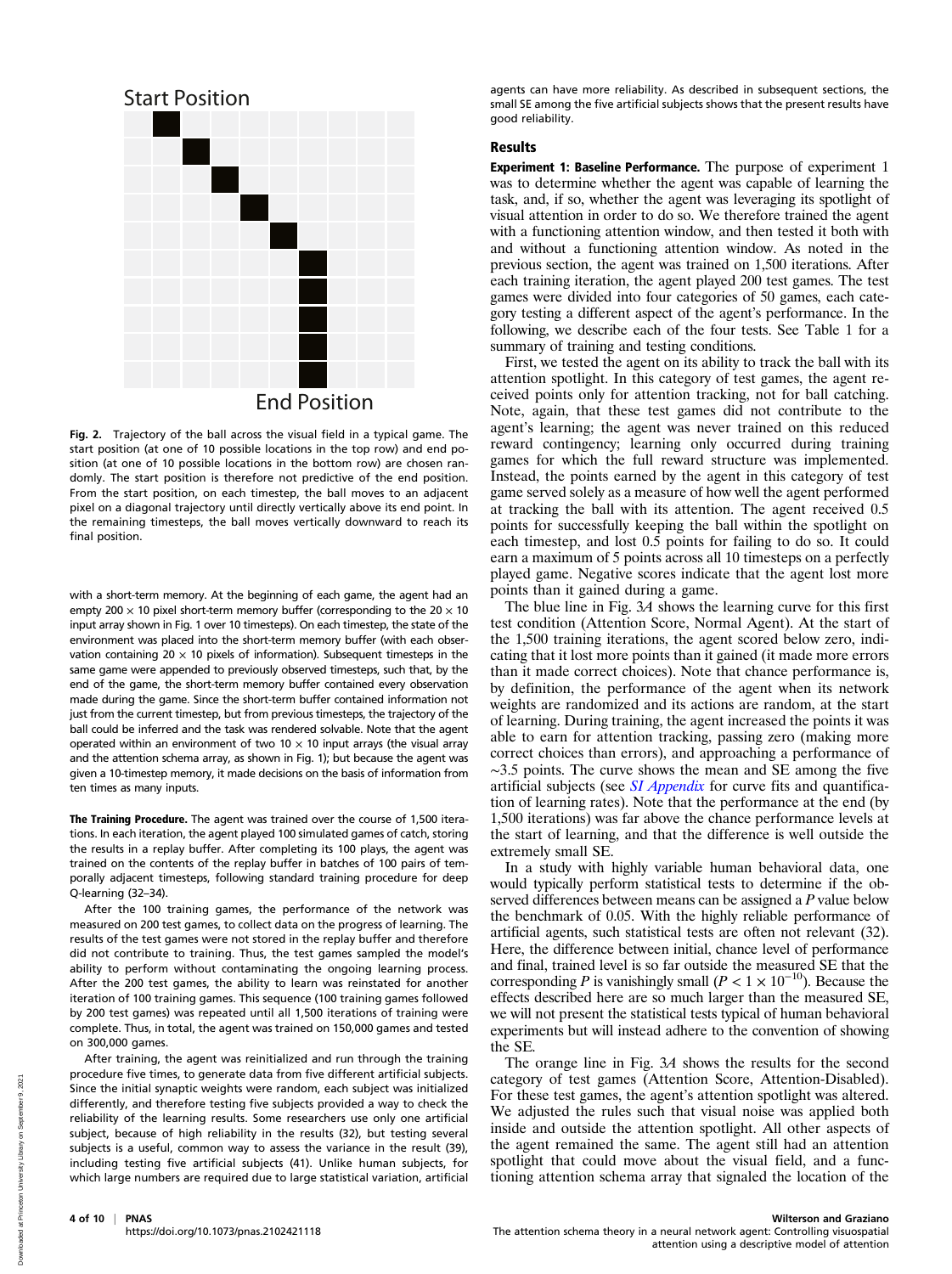Table 1. Training and testing configurations for all three experiments

|                     |                  | Training | Test 1   | Test 2          | Test 3   | Test 4          |
|---------------------|------------------|----------|----------|-----------------|----------|-----------------|
| <b>Experiment 1</b> | Attention window | Intact   | Intact   | <b>Disabled</b> | Intact   | <b>Disabled</b> |
|                     | Attention schema | Intact   | Intact   | Intact          | Intact   | Intact          |
| <b>Experiment 2</b> | Attention window | Intact   | Intact   | Intact          | Intact   | Intact          |
|                     | Attention schema | Intact   | Intact   | Disabled        | Intact   | <b>Disabled</b> |
| Experiment 3        | Attention window | Intact   | Intact   | Disabled        | Intact   | <b>Disabled</b> |
|                     | Attention schema | Disabled | Disabled | Disabled        | Disabled | <b>Disabled</b> |

For each experiment, the attention window and the attention schema could be intact or disabled during the training trials and during the testing trials. The testing trials were grouped into four tests. Test 1 and 2 involved measuring the agent's performance on the attention tracking component of the task. Tests 3 and 4 involved measuring the agent's performance on the ball-catching component of the task. For example, in experiment 1, the attention window was intact during training and during test 1 and test 3 and was disabled during test 2 and test 4.

attention spotlight. However, the attention spotlight itself was rendered inoperable, filled with the same level of visual noise as the surrounding visual space. The only change, therefore, was to the level of noise present within the spotlight. Note that the agent was still trained with functioning attention—only during the test games was the attention window disabled. In principle, an agent could perform the task with its attention spotlight disabled. The visual array, though filled with noise, does contain some visual information. In the region where the ball is located, the likelihood of a black pixel increases marginally above the background noise level of 50%. Likewise, the agent could in principle leverage other information. For example, on every timestep, for good performance, the agent should lower its attention window by one row. It should never raise its attention window. On these grounds, we expect the agent's performance to improve with training. As shown by the orange line in Fig. 3A, over the course of the 1,500 iterations, the agent's score did rise above the initial, chance level. It even rose above 0, indicating that the agent was able to gain more points than it lost on the attention tracking aspect of the task. However, performance was much worse without functioning attention than with functioning attention (orange line versus blue line in Fig. 3A). Note that the difference between the curves is much greater than the SE within each curve. These results demonstrate that the agent learned the task, and also that it used its attention window to help perform

the task, since when its attention was disabled, it could no longer perform as well.

The blue line in Fig. 3B shows the results for the third category of test games (Catch Score, Normal Agent). Here we tested the agent's ability to catch the ball with the paddle. Success earned 2 points per game and failure earned −2 points. The agent began by scoring below zero (failing more often than succeeding). Over the course of the 1,500 training iterations, the agent's score rose, approaching ∼0.8 points (of the maximum possible 2 points). In comparison, the orange line in Fig. 3B shows the results for the final, fourth category of test games (Catch Score, Attention-Disabled). Here, we tested the agent's ability to catch the ball with the paddle while the attention spotlight was disabled (visual noise was applied both inside and outside the spotlight). The agent's performance on the catch task was worse without a functioning attention spotlight than with one (orange line versus blue line, Fig. 3B). The difference was, again, well outside the range of the SE.

An alternative perspective on the efficacy of the attention window may be possible. Consider Fig. 3A. The data show improved performance in the blue line (representing the agent with all noise removed from within the attention window) over the orange line (representing the agent without a functioning attention window). Noise was created by randomly turning on 50% of the pixels across the visual array. On average, within the 9-pixel area subtended by the attention window, 4 to 5 pixels should be



Fig. 3. Results of experiment 1. Training occurred over 1,500 iterations. Each iteration included 100 training games (during which the agent learned), followed by 200 test games to evaluate performance (during which the agent did not learn). The 200 test games were divided into four categories of 50 games each. Each data point shows the mean score among the 50 test games within a test category, and among 5 simulated subjects, spatially smoothed with a 10-iteration moving average. Lighter margin around darker line reflects SE of intersubject variability. (A) Performance on attention tracking task (how well the attention spotlight remained aligned on the ball through the game), for which the agent could earn a maximum of 5 points per game. The blue line denotes performance under normal conditions, identical to the conditions experienced in training. The orange line denotes performance under attentiondisabled conditions, wherein the attention spotlight did not reduce visual noise in the subtended area. (B) Performance on ball-catching task (whether the paddle was aligned with the ball by the end of the game), for which the agent could earn a maximum of 2 points per game. The blue line denotes performance under normal conditions, identical to the conditions experienced in training. The orange line denotes performance under attention-disabled conditions, wherein the attention spotlight did not reduce visual noise in the subtended area.

The attention schema theory in a neural network agent: Controlling visuospatial attention using a descriptive model of attention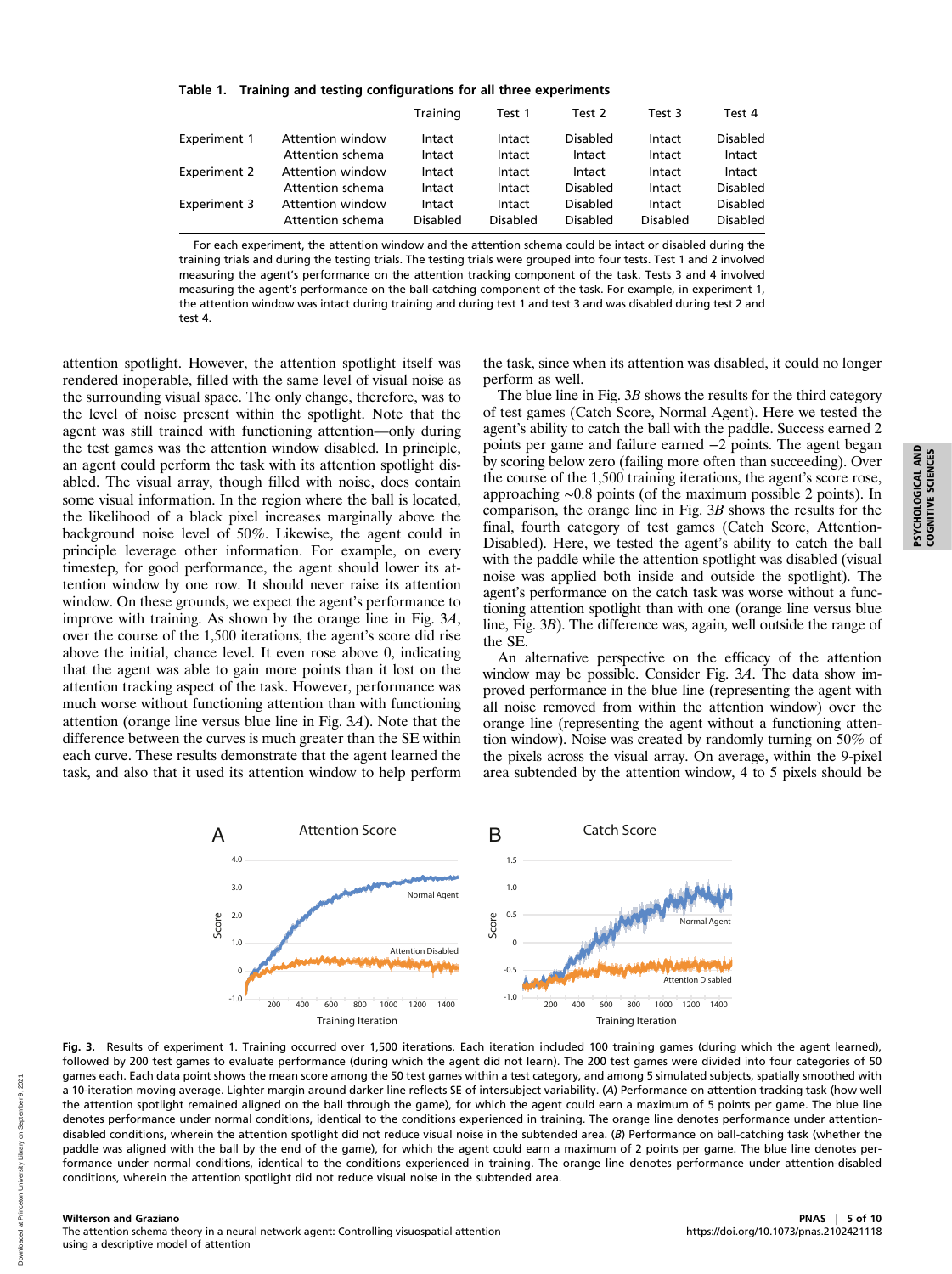turned on, but that noise was removed to make attention functional. Consider a manipulation in which, instead of removing those noise pixels from the attention window, we remove 5 noise pixels randomly from the entire visual array. With a marginal reduction in noise spread everywhere, instead of a total removal of noise within the restricted attention window, would the agent perform as well as in the blue line in Fig. 3A? The answer is no. In a separate test, we found that under these conditions the agent performed similarly to the orange line in Fig. 3A, with a peak score of about 0.5. Thus, reducing the background noise by an incremental amount everywhere does not provide an equivalent performance advantage as does clearing the noise within a controllable spotlight of attention.

The results of experiment 1 confirm that the agent can improve on the game through training, and that it does so partly by relying on the visual information obtainable in its high signal-to-noise attention spotlight, since removing the functionality of the spotlight causes a substantial reduction in performance. These results enable us to proceed to the next experiment, testing how well the agent can control its attention spotlight when its attention schema fails.

Experiment 2: Necessity of the Attention Schema for Performance. In experiment 2, we performed similar tests as in experiment 1. However, instead of testing the effect of disabling the attention spotlight, we tested the effect of disabling the attention schema. To disable the attention schema, we fixed every pixel in the attention schema array (lower array in Fig. 1) to an inactive state, such that the array no longer provided any information. The agent was trained with a functioning attention schema (trained under the same conditions as in experiment 1) but was tested both with and without the attention schema. Once again, we used four categories of test game, enumerated in the following. See Table 1 for the training and testing conditions.

The blue line in Fig. 4A shows the results from the first test category (Attention Score, Normal Agent). In this category, we measured the points that the agent received for tracking the ball with its attention spotlight. This test is a replication of the first test of experiment 1 (blue line in Fig. 3A). Just as in experiment 1, at the start of the 1,500 training iterations, with randomized weights, the agent scored at a chance level that was below zero, indicating that it lost more points than it gained. Over training,

the agent showed a rising learning curve, approaching ∼3.5 points (of the maximum possible 5 points).

In comparison, the orange line in Fig. 4A shows the results from the second test category (Attention Score, Attention Schema Disabled). For these test games, the agent still had an attention spotlight that afforded noise-free vision within it, and the agent could still select movements of that attention spotlight. However, the attention schema (lower array in Fig. 1) was turned off (filled entirely with gray pixels). No signal was presented within it. Note that the agent was still trained with a functioning attention schema, but its performance was probed with its attention schema temporarily turned off. Performance was much worse without a functioning attention schema than with one (orange line versus blue line in Fig. 4A).

The blue line in Fig. 4B shows the results for the third test category (Catch Score, Normal Agent). Here, we tested the agent's ability to catch the ball with the paddle. Replicating experiment 1, the agent showed a rising learning curve, approaching ∼0.8 points (of the maximum possible 2 points). In comparison, the orange line in Fig. 4B shows the results for the fourth test category (Catch Score, Attention Schema Disabled). Here, we tested the agent's ability to catch the ball with the paddle, while, once again, the attention schema was disabled. Performance was worse without a functioning attention schema than with one (orange line versus blue line in Fig. 4B).

The results of experiment 2 confirm that when the agent is trained on the game with an attention schema available to it, it can learn the task. The results also show that the agent's performance relies on the attention schema, since deactivating the attention schema on test trials results in a greatly reduced performance.

Experiment 3: Necessity of the Attention Schema for Learning. In experiment 2, described previously, we showed that as the agent learns to control its attention, if its attention schema is temporarily disabled during a test game, the agent's performance is reduced. However, suppose the agent were trained, from the start, without an attention schema, such that it never learned to rely on that source of information. Would the agent be incapacitated, or would it learn to play the game through an alternate strategy?

In principle, one might think the agent could learn the tracking task and the catch task without an attention schema informing it about the state of its attention. The reason is that the visual array itself already contains information about the attention spotlight.



Fig. 4. Results of experiment 2. Training occurred over 1,500 iterations. Each iteration included 100 training games (during which the agent learned), followed by 200 test games to evaluate performance (during which the agent did not learn). The 200 test games were divided into four categories of 50 games each. Each data point shows the mean score among the 50 test games within a test category, and among 5 simulated subjects, spatially smoothed with a 10-iteration moving average. Lighter margin around darker line reflects SE of intersubject variability. (A) Performance on attention tracking task (how well the attention spotlight remained aligned on the ball through the game), for which the agent could earn a maximum of 5 points per game. The blue line denotes performance under normal conditions, identical to the conditions experienced in training. The orange line denotes performance under attention-schema-disabled conditions, wherein all pixels in the attention schema array were fixed to the off state. (B) Performance on ball-catching task (whether the paddle was aligned with the ball by the end of the game), for which the agent could earn a maximum of 2 points per game. The blue line denotes performance under normal conditions, identical to the conditions experienced in training. The orange line denotes performance under attention-schema-disabled conditions, wherein all pixels in the attention schema array were fixed to the off state.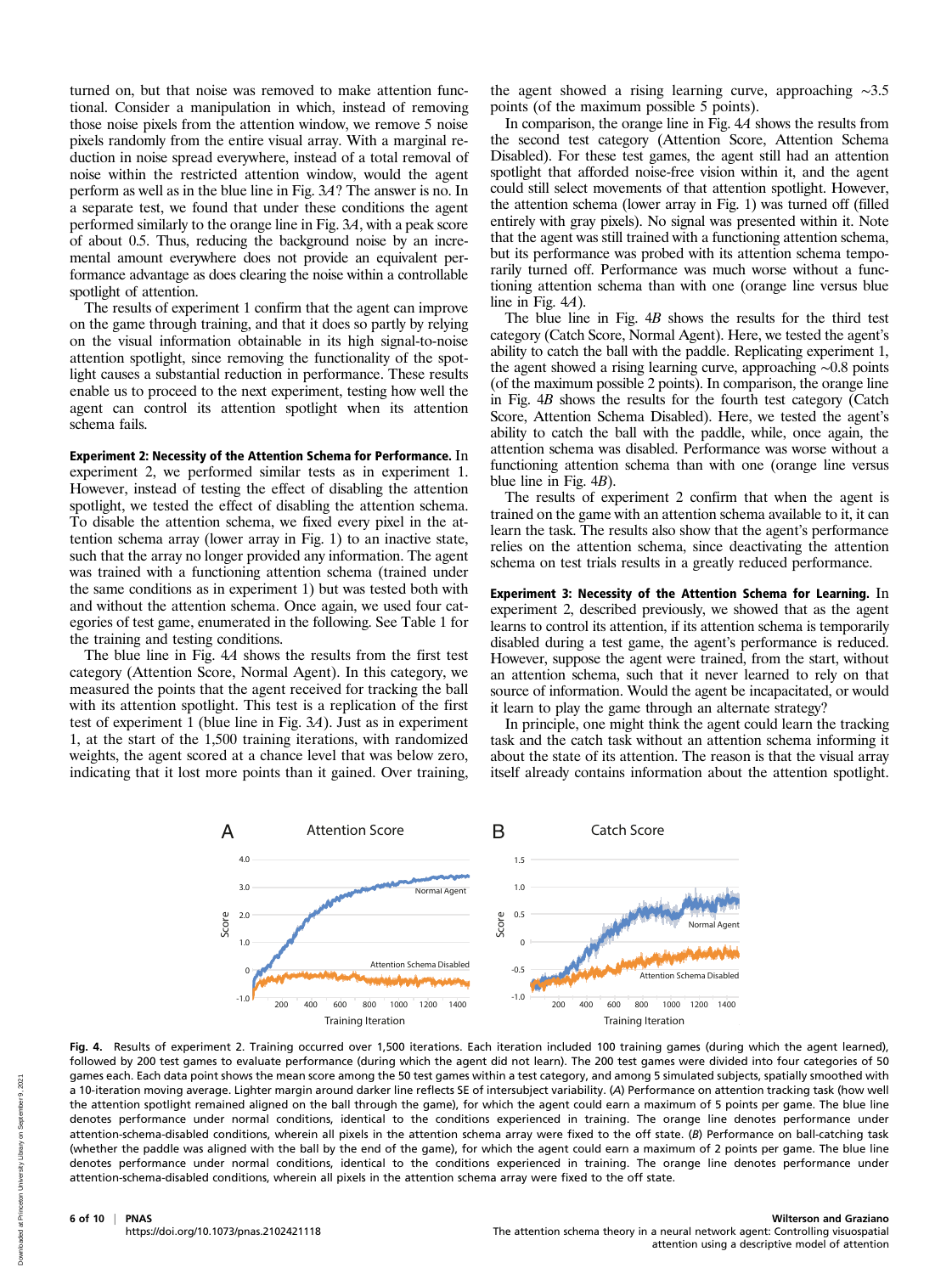Consider the visual array in Fig. 1 (upper  $10 \times 10$  array). The array is filled with noise except in one  $3 \times 3$  window, revealing, at least statistically, where the attention spotlight is likely to be. All necessary information to know the state of its attention and to perform the task is therefore already present in the visual array. Thus, it is not a priori obvious that the added attention schema array is necessary for the agent to learn the task. Moreover, the added attention schema could, in principle, even harm performance, because adding extra inputs to a limited neural network might slow the rate of learning. Thus, it is an empirical question whether supplying the agent with an added attention schema will help, harm, or make no significant difference to learning. The purpose of experiment 3 was to answer that question. It is the central experiment of the study. When the agent must learn the task without an attention schema present from the outset, is learning helped, harmed, or unaffected, as compared to learning with an attention schema present?

In experiment 3, in all games, whether training games or test games, the attention schema was disabled. To disable it, we turned off all the pixels in the attention schema array. The agent therefore never received any information from the attention schema array about the state of its attention. The blue line in Fig. 5A shows the results from the first test category (Attention Score, Attention Normal). This test measured the points received for tracking the ball with the attention spotlight. The agent had a normal attention spotlight (no visual noise within the spotlight), and retained the ability to move its attention spotlight, but lacked a functioning attention schema. Over the 1,500 training iterations, the agent showed some degree of learning, improving from its initial negative score to a final level of about 0.4 points. Compared, however, to the agent in experiment 1 that was trained with a functioning attention schema (Fig. 3A, blue line), the agent in experiment 3 (Fig. 5A, blue line) was severely impaired. The difference in performance is large compared to the SE.

The orange line in Fig. 5A shows the results from the second category of test games (Attention Score, Attention-Disabled). Here, not only was the attention schema disabled, but the attention spotlight itself was also disabled. All pixels in the visual array, whether in or out of the spotlight, were subject to the same visual noise. Again, the agent showed some learning, improving over its initial negative score. Comparing the orange and blue lines in Fig. 5A shows that the agent must have relied partly on the

visual information available in its attention spotlight, since without that spotlight, it performed consistently worse. However, performance was poor in both conditions compared to the performance of the fully intact agent. Without its attention schema, the agent was impaired.

Fig. 5B shows the results from the third and fourth category of test games. Here we measured the points that the agent received for catching the ball with its paddle when its attention schema was disabled. The blue line shows the results when the attention spotlight was normal, and the orange line shows the results when the attention spotlight was disabled. Again, comparing the orange and blue lines shows that the agent must have relied partly on the visual information available in its attention spotlight, since without that spotlight, it performed worse. However, the key finding here is that performance was poor in both conditions compared to the performance of the fully intact agent.

Experiment 3 shows that when the agent is trained from the outset without an attention schema, it does not learn well compared to its performance when trained with an attention schema. Perhaps because the agent learns to use the available information in the visual input array, performance does improve over the 1,500 training iterations. The results show that some of the agent's minimal improvement in performance must depend on the proper functioning of its attention spotlight, since learning was reduced when the spotlight was disabled. However, in all conditions tested in experiment 3, the agent was severely impaired at learning the task—either tracking the ball with its attention spotlight or catching the ball at the end of each game—as compared to the intact agent. Without an attention schema, the agent was compromised.

# Discussion

The Usefulness of an Attention Schema. The present study demonstrates the advantage of adding a model of attention to an attention controller. An artificial agent, with a simple version of a moving spotlight of visual attention, benefitted from having an updating representation of its attention. The difference was drastic. With an attention schema, the agent learned to perform. Without an attention schema, the machine was comparatively incapacitated. When the machine was trained to control its attention while it had an attention schema, and then tested while its attention schema was disabled (experiment 2), performance was

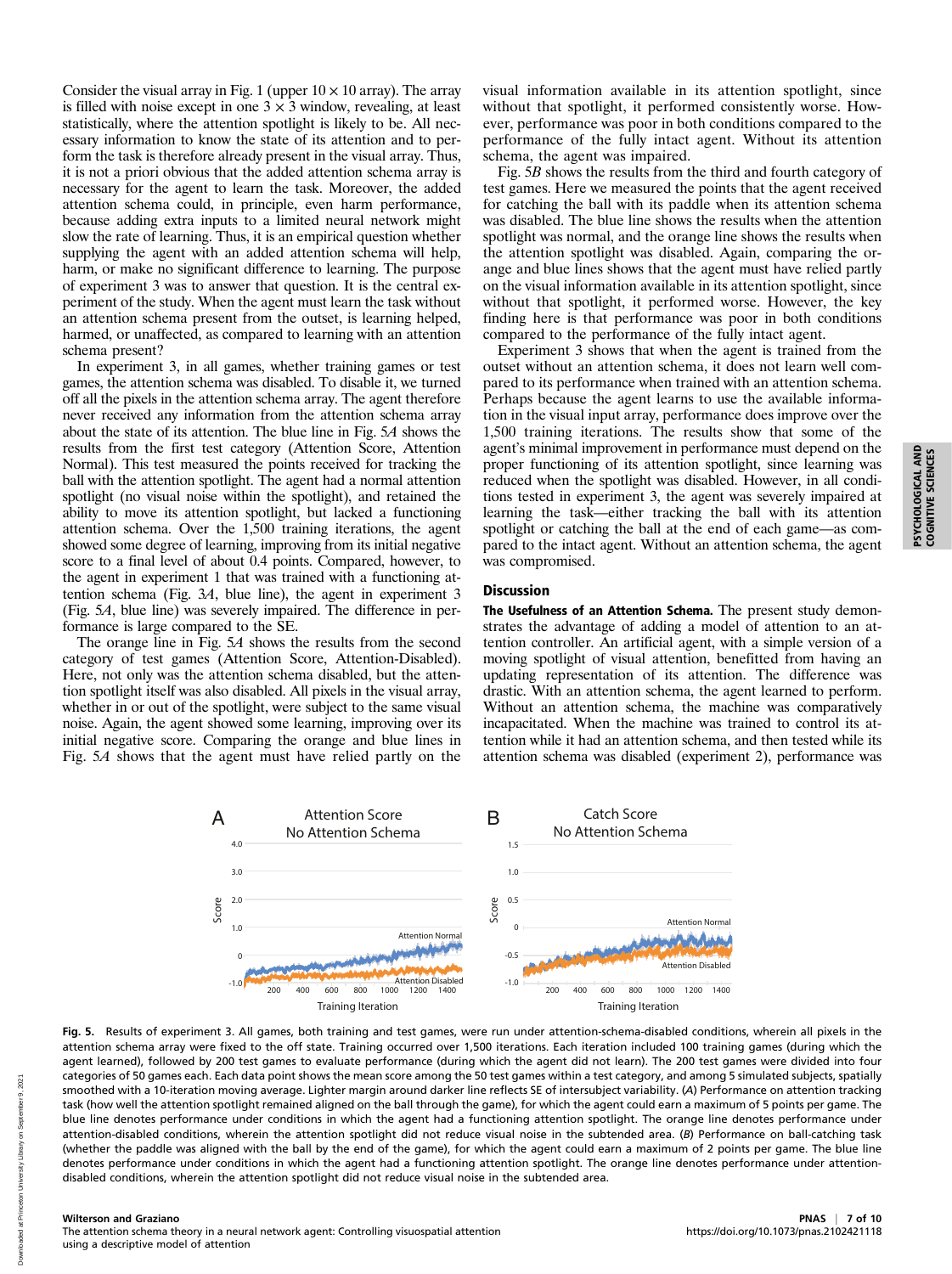drastically reduced. When the machine was trained from the outset without an attention schema available (experiment 3), learning was drastically reduced. These findings lend computational support to the central proposal of AST: the endogenous control of attention is aided by an internal model of attention (25–30). We argue that evolution arrived at that solution in the brain because it provides a drastic benefit to the control system.

One possible criticism of the present findings might be that, when the artificial agent was robbed of its attention schema, it did not have sufficient information to solve the game, and therefore its failure to perform was inevitable. Thus, the results are no surprise. This argument is not correct. In principle, an agent could solve the game without being given an attention schema. The reason is that complete information about the location of the attention window is present, though implicit, in the visual array. The patch of clear pixels in an otherwise noisy array provides information about where the attention spotlight is located. Therefore, in principle, the agent is being supplied with the relevant information. Moreover, adding the extra 100 input signals needed for an attention schema could, arguably, harm learning and performance by adding more inputs for the limited neural network to learn about. Based on a priori arguments like these, one could hypothesize that the attention schema might help, might do little, or might even harm performance. The question is therefore an empirical one. The results confirmed the prediction of AST. The addition of an attention schema dramatically boosted the ability of the agent to control its attention.

When the agent was not given an attention schema, could it have learned to perform well with more training? It is always possible. We can only report on the 150,000 training games that we tested, and do not know what might have happened with much more training. Moreover, a more powerful agent, with more neurons or layers, might have been able to learn to control its attention without being given an explicit attention schema. We do not argue that because our particular agent was crippled at the task when it was given no attention schema, therefore all agents would necessarily be so as well. We do suggest, however, that adding an attention schema makes the control of attention drastically easier, and the lack of an attention schema is such a liability that it greatly reduced the performance of our simple network.

Descriptive versus Predictive Models of Attention. When the agent contained all its components (a functioning attention spotlight and an attention schema), in order to perform, it must have learned some of the conditional relationships between the current state of its attention, past and future states, its own action options, the trajectory of the ball, and the possibility of reward. Therefore, arguably, the agent's attention schema had two broad components: a simple descriptive component (depicting the current state of attention) that was supplied to it in the form of the attention schema array, and a more complex, subtle, and predictive component that was learned and encoded in an implicit manner in the agent's synaptic weights. Without the descriptive component, the agent could not effectively learn the predictive component. Essentially, the present study shows the usefulness of giving the agent an explicit, descriptive attention schema as a foundation on which the agent can learn a predictive attention schema.

The type of attention that we built into the artificial agent is extremely simple: a square window that removes all visual noise within it, and that can move in single-increment steps. The descriptive attention schema that we supplied to the agent is, therefore, correspondingly simple: it informs the agent about the location of the attention window. Real human attention is obviously more complex (18–23). Human spatial attention is graded at the edges, the intensity can be actively enhanced or suppressed, the shape and size of the spotlight can change, it may be divisible into multiple areas of focus, and it can move around the visual

field in more complex ways than in stepwise increments. Beyond spatial attention, one can attend to features such as color or shape, to other sensory modalities such as audition or touch, or to internal signals such as thoughts, memories, decisions, or emotions. Moreover, human attention has predictable influences on far more than just a simple catch task; it influences memory, emotion, planning, decision-making, and action. Human attention is obviously of much higher dimensionality and complexity than a square spotlight that impacts one task. If humans have an attention schema as we propose, it must be correspondingly more complex, representing the great variety of ways that attention can vary and impact other events. We acknowledge the simplicity of the agent tested here, but we suggest that similar underlying principles may be at work in the artificial and biological cases.

The Relationship between the Attention Schema and Subjective Awareness. We previously proposed that the human attention schema has a relationship to subjective awareness (25–28). To understand how, first consider the analogy to the body schema. You can close your eyes, thus blocking vision of your arm, and still "know" about your arm, because higher cognition has access to the automatically constructed, lower-order body schema. Even people who lack an arm due to amputation can still have a lingering bodyschema representation of it, which they report as a phantom limb (42). The ghostly phantom limb phenomenon illustrates a property of the body schema: the schema contains a detail-poor, simplified description of the body, a "shell" model, lacking any implementation details about bones, muscles, or tendons.

In the same manner, according to AST, we "know" about how our cortex is allocating resources to select items, because higher cognition has access to some of the information in the automatically constructed, lower-order attention schema. In AST, because the attention schema is a simplified model of attention, a kind of shell model that lacks the implementation details of neurons and synapses and pathways in the brain, it provides us with the unrealistic intuition that we have a nonphysical essence of experience, a feeling, a kind of mental vividness, that can shift around and seize on or take possession of items. In AST, the information in the attention schema is the source of our certainty that we have a nonphysical essence of experience.

Logically, everything that we think is true about ourselves, no matter how certain we are of it, must derive from information in the brain, or we would not be able to have the thought or make the claim. AST proposes that the attention schema is the specific set of information in the brain from which derives our common belief and claim to subjective awareness. In AST, when we say that we have a subjective awareness of an item, it is because the brain has modeled the state of attending to that item, the model is not perfectly physically detailed or accurate, and based on information contained in the model, higher cognition reports a physically incoherent state. In this approach, visual awareness of an apple, for example, depends on at least two models. First, a model of the apple constructed in the visual system supplies information about the specifics of shape and color. Second, a model of attention supplies the information underlying the additional claim that an ineffable, subjective experience is present.

If AST is correct—if subjective awareness in people indicates the presence of a model of attention—then the control of attention should depend on awareness. There ought to be situations in which the human attention schema makes a mistake—in which attention and awareness become dissociated—and in that case, the control of attention should break down. A growing set of behavioral data supports this prediction. Subjective awareness and objective attention usually covary, awareness encompassing the same items that attention encompasses. The two can become dissociated, however. When a person has no subjective awareness of a visual stimulus, attention can still be exogenously attracted to the stimulus, and the degree of attention is not necessarily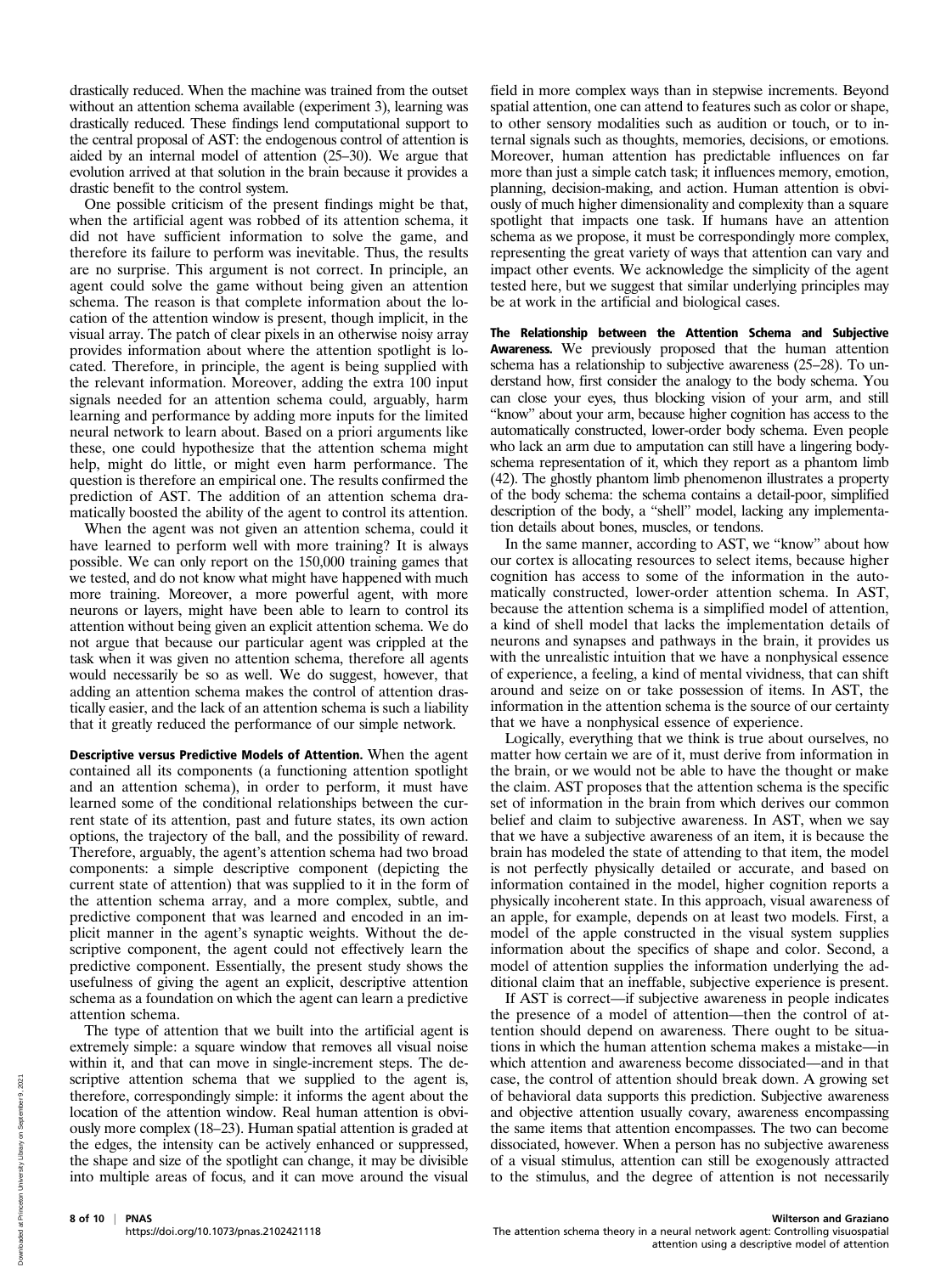diminished (29, 30, 43–53). In that case, the person can no longer effectively control that focus of attention. Without subjective awareness of a stimulus, people are unable to strategically enhance or sustain attention on the stimulus, even if it is task-relevant (29); people cannot suppress attention on the stimulus, even if it is a distractor (54); and people cannot adjust attention to one or the other side of the stimulus, even if that controlled shift of attention is of benefit to the task at hand (30). Without awareness of a visual stimulus, the endogenous control of attention with respect to that stimulus is severely impaired. These findings lend support to the hypothesis that awareness is indicative of a functioning control model for attention. When the control model is compromised, the control of attention breaks down.

Many processes in the brain function outside of awareness. Blindsight patients have (very limited) visual ability, responding and even pointing to objects of which they are not subjectively aware (55). Patients suffering hemispatial neglect show high-level cognitive and emotional reactions to stimuli that they do not consciously see, such as recognizing that a flaming house is undesirable even though they are not aware of the flames (56). In healthy subjects, unconscious vision routinely influences decision-making and behavior, sometimes in striking ways (57). So many complex mental processes have been shown to occur without awareness of the relevant items, that sometimes it seems as if awareness must do nothing, or, at least, cognitive processes that require it must be the exception rather than the rule. The ability to endogenously control attention may be one of the few internal processes that are known to categorically break down without awareness of the relevant stimuli.

Suppose you are planning and executing the sequence of getting a knife out of a drawer, an apple out of the refrigerator, and peeling the apple. If you are not conscious of the drawer, knife, refrigerator, or apple, your exogenous attention might automatically flicker to one or another of those items, and you might even be able to reach for one of them (as blindsight patients do), but you will probably not coordinate or execute the whole plan. We suggest that creating a cognitive plan and executing it requires a strategic, sequential movement of attention from one item to the next. According to AST, that ability to control attention collapses without awareness of the items, and it is for this reason that our complex planning and behavior depends on awareness.

Is the Artificial Agent Conscious? Yes and No. If consciousness is linked to an attention schema, and if the artificial agent described here has an attention schema, then is the agent conscious? We suggest the answer is both yes and no.

Suppose one could extract and query all the information that the agent contains about attention. As noted previously, that information set has two components: a descriptive component (the lower array of inputs that was supplied to the agent, that describes the state of attention) and a predictive component (the information that the agent learns about the relationship between attention, vision, action, and reward—this predictive information is represented in an implicit manner in the connectivity within the neural network). Now suppose we ask the following: "There is a ball that moves. There is a paddle that moves. What else is present?" The machine presumably contains information about attention that, if extracted, systematized, and put into words, could be articulated as: "Another component is present. Like the ball and the paddle, it can move. It can be

- 1. S. Gallagher, "Body schema and intentionality" in The Body and The Self, J. L. Bermudez, A. Marcel, N. Glan, Eds. (MIT Press, Cambridge, MA, 1988), pp. 225–244.
- 2. M. S. A. Graziano, M. M. Botvinick, "How the brain represents the body: Insights from neurophysiology and psychology" in Common Mechanisms in Perception and Action: Attention and Performance XIX, W. Prinz, B. Hommel, Eds. (Oxford University Press, Oxford, UK, 2002), pp. 136–157.
- 3. H. Head, Studies in Neurology (Oxford University Press, London, 1920), vol. 2.
- 4. H. Head, H. G. Holmes, Sensory disturbances from cerebral lesions. Brain 34, 102–254 (1911).
- 5. N. P. Holmes, C. Spence, The body schema and the multisensory representation(s) of peripersonal space. Cogn. Process. 5, 94–105 (2004).

directed. When it encompasses the ball, rewarded performance with respect to the ball can occur. When it does not encompass the ball, the ball is effectively absent from vision, and any rewarded performance is unlikely."

Now consider human consciousness, which could be described something like this: "It is not the objects in the external world; it is not my physical body that interacts with the world. It is something else. It shifts and moves; it can be directed; it encompasses items. When it does so, its signature property is that those items become vivid, understood, and choices and actions toward those items are enabled."

Given all of that discussion, does the agent have consciousness or not? Yes and no. It has a simple version of some of the information that, in humans, may lead to our belief that we have subjective consciousness. In that sense, one could say the agent has a simple form of consciousness, without cognitive complexity or the ability to verbally report. Our hope here is not to make an inflated claim that our artificial agent is conscious, but to deflate the mystique of consciousness to the status of information and cognitive operations.

Many other theories of consciousness have been proposed (e.g., refs. 58–70). We argue that most belong to a particular approach. They propose a condition under which the feeling of consciousness emerges. They posit a transition between the physical world of events in the brain and a nonphysical feeling. From this typical approach stems a common reluctance of scientists to study consciousness, perceiving it to be something outside the realm of the physical sciences. In contrast, AST is an engineering theory that operates only within the physical world. It proposes that the brain constructs a specific, functionally useful set of information, the attention schema, a rough depiction of attention, from which stems at least two properties: first, the brain gains the ability to effectively control attention; and second, we gain a distorted self-caricature. That caricature leads us to believe that we have a mysterious, magical, subjective consciousness.

Theories like AST are sometimes called "illusionist" theories, in which conscious experience is said to be an illusion (71, 72). While we agree with the concept behind that perspective, we argue that consciousness is probably better described as a caricature than an illusion. A caricature implies the presence of something real that is being caricatured. In AST, human subjective awareness is a useful caricature of attention. We cannot intellectually choose to turn the caricature on or off, because it is constructed by the brain automatically. Moreover, according to AST, the caricature is of essential importance; the model of attention helps to control attention. While not all aspects of AST have been tested yet, the present study supports at least one key part of the theory. A descriptive model of attention does appear to benefit the control of attention.

Data Availability. All data and code for this study are publicly available and have been deposited in Princeton DataSpace [\(http://arks.princeton.edu/ark:/88435/dsp01kp78gk430\)](http://arks.princeton.edu/ark:/88435/dsp01kp78gk430).

ACKNOWLEDGMENTS. Supported by the Princeton Neuroscience Institute Innovation Fund. We thank Isaac Christian for his thoughtful help and Argos Wilterson for his enthusiastic encouragement.

- 6. M. Kawato, Internal models for motor control and trajectory planning. Curr. Opin. Neurobiol. 9, 718–727 (1999).
- 7. M. J. Pickering, A. Clark, Getting ahead: Forward models and their place in cognitive architecture. Trends Cogn. Sci. 18, 451–456 (2014).
- 8. R. Shadmehr, F. A. Mussa-Ivaldi, Adaptive representation of dynamics during learning of a motor task. J. Neurosci. 14, 3208–3224 (1994).
- 9. J. A. Taylor, J. W. Krakauer, R. B. Ivry, Explicit and implicit contributions to learning in a sensorimotor adaptation task. J. Neurosci. 34, 3023–3032 (2014).
- 10. D. M. Wolpert, Z. Ghahramani, M. I. Jordan, An internal model for sensorimotor integration. Science 269, 1880–1882 (1995).

Downloaded at Princeton University Library on September 9, 2021

Downloaded at Princeton University Library on September 9, 202